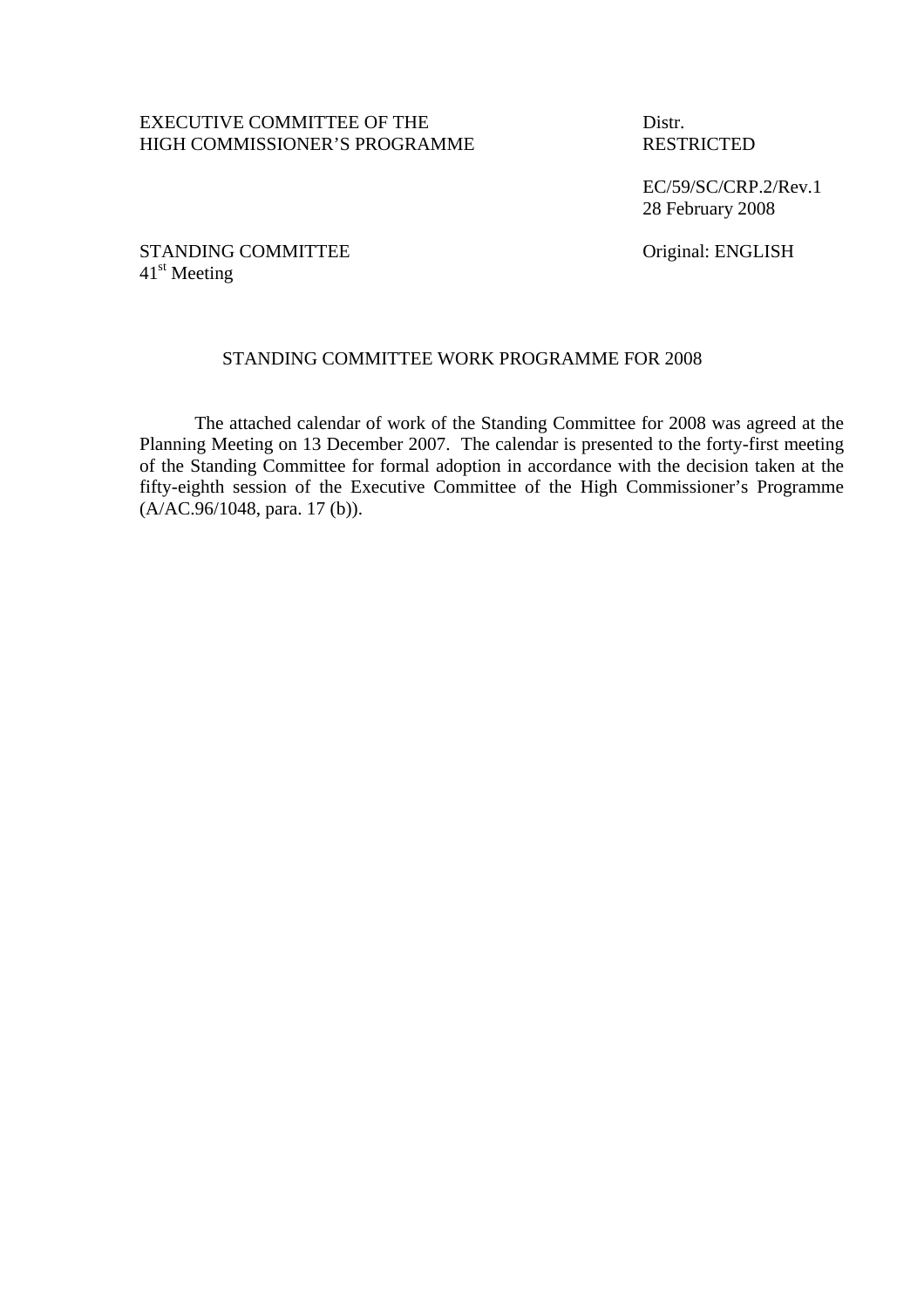# **DRAFT CALENDAR**



### STANDING COMMITTEE - WORK PROGRAMME FOR 2008

|                                                                                | STANDING COMMITTEE - WORK PROGRAMME FOR 2008                                                                                                                                                                                                                                                                            |                                                                                                                                                                                                                                                                                                                                                                 |                                                                                                                                                                                                |  |
|--------------------------------------------------------------------------------|-------------------------------------------------------------------------------------------------------------------------------------------------------------------------------------------------------------------------------------------------------------------------------------------------------------------------|-----------------------------------------------------------------------------------------------------------------------------------------------------------------------------------------------------------------------------------------------------------------------------------------------------------------------------------------------------------------|------------------------------------------------------------------------------------------------------------------------------------------------------------------------------------------------|--|
|                                                                                | <b>41st Meeting</b><br>4-6 March 2008                                                                                                                                                                                                                                                                                   | 42nd Meeting<br>24-26 June 2008                                                                                                                                                                                                                                                                                                                                 | EC/59/SC/CRP.2/Rev.1<br>Page 2<br>43rd Meeting<br>23-24 September 2008                                                                                                                         |  |
| <b>PROGRAMME</b><br><b>BUDGETS AND</b><br><b>FUNDING</b>                       | • Update on programme budgets and funding                                                                                                                                                                                                                                                                               | Update on programme budgets and funding<br>• Global Report (2007)                                                                                                                                                                                                                                                                                               | Update on Biennial Programme Budget for<br>2008/2009, revised budgets for 2008/2009,<br>update on funding for 2008 and the Report of<br>the ACABQ on the draft updated budget for<br>2008/2009 |  |
| <b>INTERNATIONAL</b><br><b>PROTECTION</b>                                      | Oral update on the High Commissioner's<br>Dialogue on Protection Challenges                                                                                                                                                                                                                                             | Note on International Protection<br>$\bullet$<br>Progress report on Resettlement<br>$\bullet$<br><b>Agenda for Protection</b><br>$\bullet$<br>• Presentation on topic(s) proposed for<br>ExCom thematic conclusions on<br>international protection in 2009                                                                                                      |                                                                                                                                                                                                |  |
| <b>REGIONAL</b><br><b>ACTIVITIES AND</b><br><b>GLOBAL</b><br><b>PROGRAMMES</b> | Strategic presentations on Africa, the<br>Americas, Asia and the Pacific, the Middle<br>East and North Africa and Europe as well as<br>on global programmes and partnerships<br>Initial presentation on assessing the unmet<br>needs of populations of concern<br>Oral update on emergency response and<br>preparedness | Staff safety and security issues, including<br>$\bullet$<br>refugee security<br>• Report on the unmet needs of populations<br>of concern and the impact thereof                                                                                                                                                                                                 | Emergency response and preparedness                                                                                                                                                            |  |
| <b>PROGRAMME /</b><br><b>PROTECTION</b><br><b>POLICY</b>                       | • UNHCR's role in support of the return and<br>reintegration of displaced populations: Policy<br>framework and implementation strategy<br>Oral update on protracted situations which<br>would benefit from international support                                                                                        | Report on protracted situations: situations<br>which would benefit from international<br>support with a special focus on<br>disengagement strategies, including early<br>recovery<br>Report on Age, Gender and Diversity<br>Mainstreaming (AGDM)<br>HIV/AIDS policies and interventions<br>Global work plan for IDP operations and<br>progress on mainstreaming |                                                                                                                                                                                                |  |